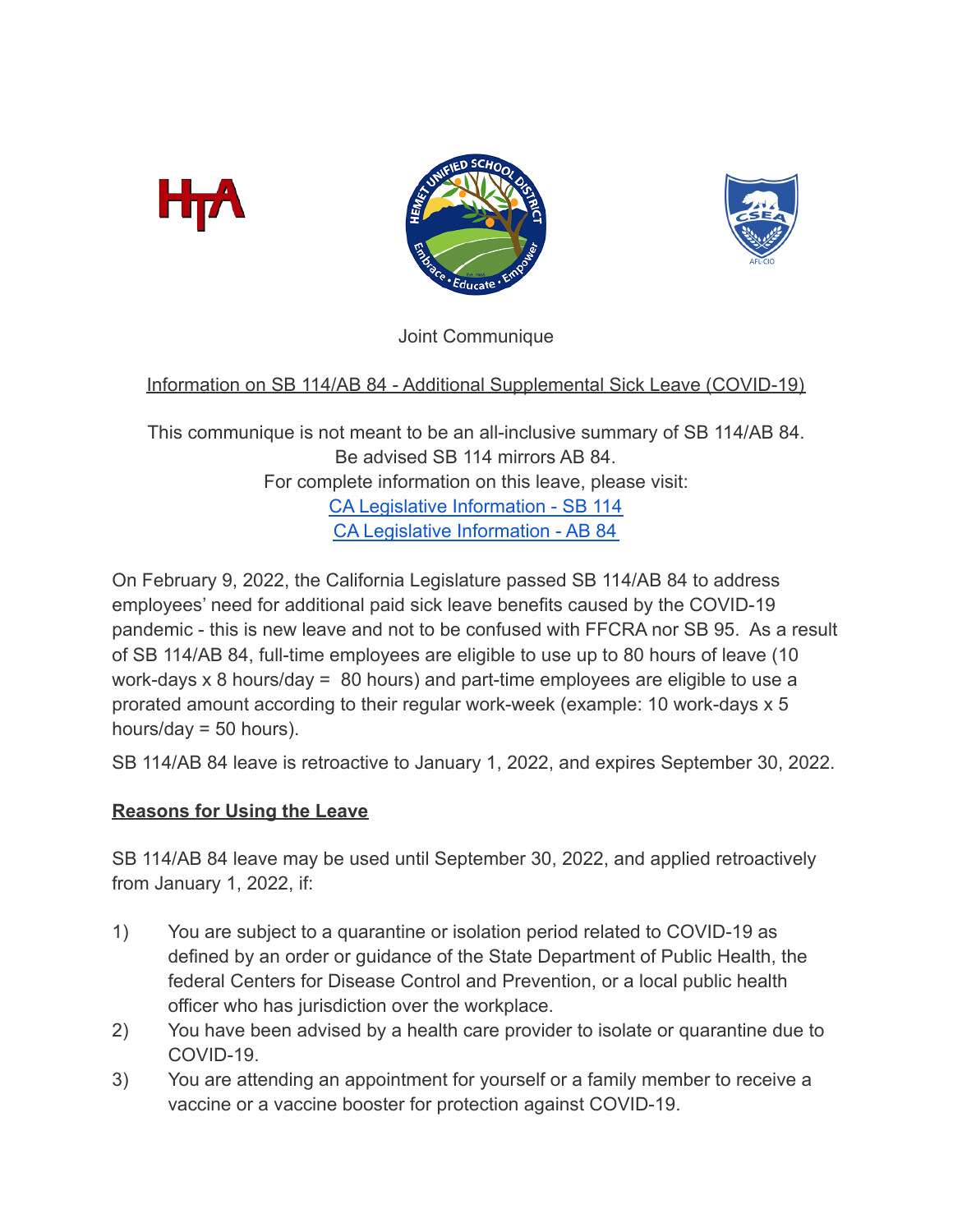- 4) You are experiencing symptoms, or caring for a family member experiencing symptoms, related to a COVID-19 vaccine or vaccine booster that prevents you from being able to work or telework.
	- a) For each vaccination or vaccine booster, an employer may limit the total COVID-19 supplemental paid sick leave to 3 days or 24 hours unless the employee provides verification from a health care provider that the covered employee or their family member is continuing to experience symptoms related to a COVID-19 vaccine or vaccine booster. The 3-day or 24-hour limitation applied to each vaccine or vaccine booster includes the time used under subparagraph (C) to get the vaccine or vaccine booster.
- 5) You are experiencing symptoms of COVID-19 and seeking a medical diagnosis.
- 6) You are caring for a family member who is subject to an order or guidance described in subparagraph (A) or who has been advised to isolate or quarantine, as described in subparagraph (B).
- 7) You are caring for a child whose school or place of care is closed or otherwise unavailable for reasons related to COVID-19 on the premises.

# **Amount of Leave**:

- 1) You are entitled to up to 40 hours (prorated for less than full time employees) of COVID-19 supplemental paid sick leave if you are unable to work due to reasons related to COVID-19 or the COVID-19 vaccine or vaccine booster. The reasons are:
	- a) the employee is attending a COVID-19 vaccine or vaccine booster appointment for themselves or a family member;
	- b) is experiencing symptoms;
	- c) caring for a family member experiencing symptoms.
	- 2) You are entitled to up to an additional 40 hours of COVID-19 supplemental paid sick leave (prorated for less than full time employees) if you, or a family member for whom you are providing care, tests positive for COVID-19.
	- 3) The District may require you to submit to a diagnostic test on or after the fifth day after the test described was taken and provide documentation of those results. The District shall make such a test available at no cost.
	- 4) If you request to use additional leave pursuant to this subparagraph because a family member for whom you are providing care tests positive for COVID-19, the District may require you to provide documentation of that family member's test results before paying the additional leave.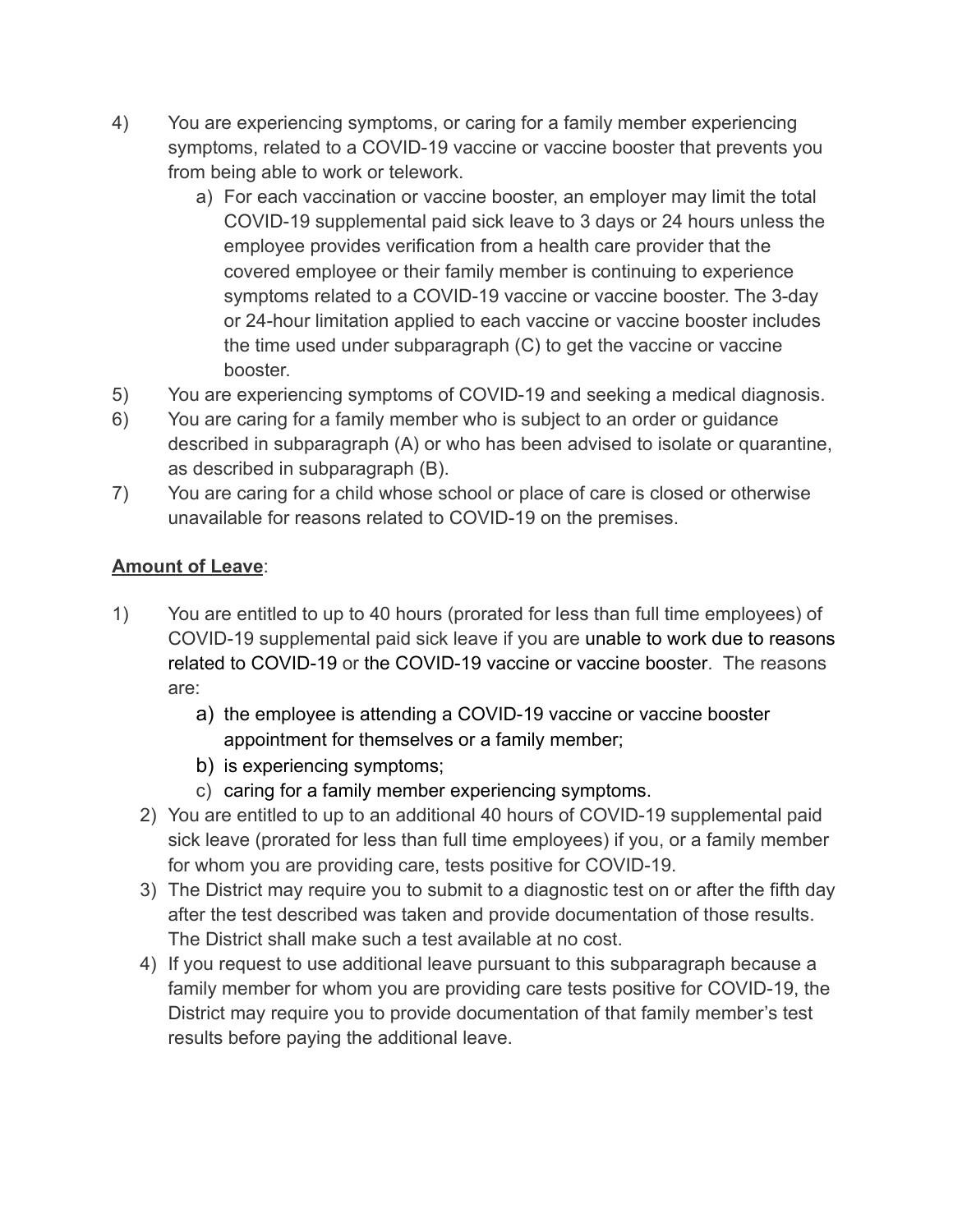5) The employer has no obligation to provide additional COVID-19 supplemental paid sick leave if you refuse to provide documentation of the results of the test described upon request.

#### **Additional Provisions**

The total maximum amount of COVID-19 supplemental paid sick leave that a covered employee is entitled to pursuant to this section shall not exceed 80 hours for the period between January 1, 2022, and September 30, 2022.

#### **Retroactive Application of** SB 114/AB 84

Individuals were encouraged to use sick leave COVID reason for COVID related absences. Leave and Attendance will be able to retroactively credit that leave back to each employee using their respective SB 114/AB 84 allotment (Up to 80 hrs total). If you did not use this code for your COVID related absence, complete this [form.](https://docs.google.com/forms/d/e/1FAIpQLSdyYwFJV26lH72JVv941hQhXViDEZKzFSGYeFHfgwEh9YK24g/viewform?usp=sf_link)

### **Use of SB 114/AB 84 Leave Beginning February 19, 2022 (retroactive to January 1, 2022)**

Each employee will have access to SB 114/AB 84 leave through September 30, 2022. This leave will be reported on your paystub and is to be used/reported in Absence Management. Please be advised, that should you overutilize this leave (go negative), balances will be addressed similarly to when this happens with overuse of Personal Necessity and Discretionary leaves.

#### **SB 114/AB 84 and Compensation**

When utilizing SB 114/AB 84 leave, nonexempt (Classified) employees' pay is typically calculated by using the employee's regular rate of pay for the work-week in which he or she uses the leave. For exempt employees (Certificated), regular rates of pay typically used to calculate other leaves are used. Please note, currently, the amount paid for supplemental paid sick leave is capped at \$511 per day and an aggregate of \$5,110. Employees who reach the maximum supplemental leave payout may use other available paid leave such as vacation or sick leave to supplement their salary so that they earn up to 100% of their regular salary. Employee's will be required to complete the [supplemental leave form](https://docs.google.com/forms/d/e/1FAIpQLSd00DWoqQqnhgj5eXrV324AsrDt4OuajGsA5Fl3hBb-N9PJgA/viewform?usp=sf_link) as this is not automatic. If you do not complete this form, the leave will be changed to Absent Without Pay (AWOP).